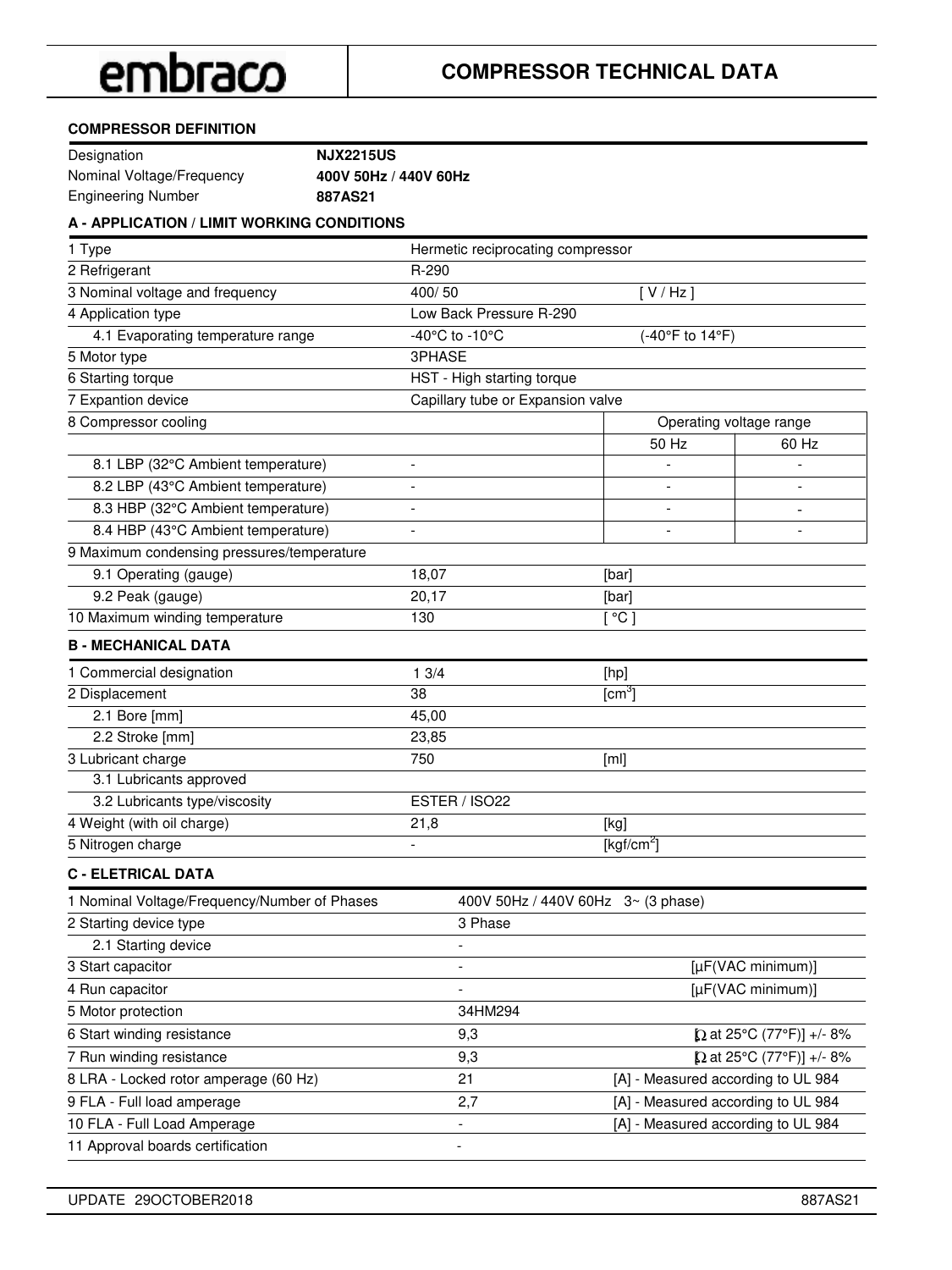### **D - PERFORMANCE - CHECK POINT DATA**

| <b>TEST CONDITIONS:</b><br>@400V50Hz |                  |      | <b>ASHRAELBP32</b><br>Fan |                        | Evaporating temperature<br>Condensing temperature |                               | $-23,3^{\circ}$ C (-9,94 $^{\circ}$ F)<br>54,4°C (129,92°F) |  |  |
|--------------------------------------|------------------|------|---------------------------|------------------------|---------------------------------------------------|-------------------------------|-------------------------------------------------------------|--|--|
|                                      | Cooling capacity |      | Power<br>consumption      | Current<br>consumption | Gas flow<br>rate                                  |                               | <b>EFFICIENCY RATE</b>                                      |  |  |
|                                      | $+/- 5%$         |      | $+/- 5%$                  | $+/- 5%$               | $+/- 5%$                                          | $+/- 7\%$                     |                                                             |  |  |
| [Btu/h]                              | [kcal/h]         | [W]  | [W]                       | [A]                    | [kg/h]                                            | [kcal/Wh]<br>[WM]<br>[Btu/Wh] |                                                             |  |  |
| 6036                                 | 1521             | 1769 | 1143                      | 2.32                   | 18.04                                             | 5,28<br>1,33<br>1,55          |                                                             |  |  |

### **E - PERFORMANCE - CURVES**

| <b>TEST CONDITIONS:</b><br>@400V50Hz |         | <b>ASHRAE32</b><br>Condensing temperature $35^{\circ}$ C (+95°F)<br>Fan |          |      |                      |                        |                  |          |                        |       |
|--------------------------------------|---------|-------------------------------------------------------------------------|----------|------|----------------------|------------------------|------------------|----------|------------------------|-------|
| Evaporating<br>temperature           |         | Cooling capacity                                                        |          |      | Power<br>consumption | Current<br>consumption | Gas flow<br>rate |          | <b>EFFICIENCY RATE</b> |       |
|                                      |         | $+/- 5%$                                                                |          |      | $+/- 5%$             | $+/- 5%$               | $+/- 5%$         |          | $+/- 7\%$              |       |
| °C                                   | (°F)    | [Btu/h]                                                                 | [kcal/h] | [W]  | [W]                  | [A]                    | [kg/h]           | [Btu/Wh] | [kcal/Wh]              | [W/W] |
| -40                                  | (-40)   | 2914                                                                    | 734      | 854  | 679                  | 1,93                   | 8,65             | 4,29     | 1,08                   | 1,26  |
| -35                                  | $(-31)$ | 3854                                                                    | 971      | 1129 | 780                  | 2,00                   | 11.43            | 4.94     | 1.25                   | 1,45  |
| -30                                  | (-22)   | 4972                                                                    | 1253     | 1457 | 878                  | 2,08                   | 14.79            | 5,66     | 1.43                   | 1.66  |
| $-25$                                | $(-13)$ | 6267                                                                    | 1579     | 1837 | 972                  | 2,16                   | 18.71            | 6,45     | 1,62                   | 1,89  |
| -20                                  | $(-4)$  | 7741                                                                    | 1951     | 2269 | 1063                 | 2,25                   | 23,21            | 7,28     | 1.84                   | 2,13  |
| $-15$                                | $(+5)$  | 9392                                                                    | 2367     | 2753 | 1150                 | 2,35                   | 28.29            | 8,17     | 2,06                   | 2,39  |
| -10                                  | $(+14)$ | 11221                                                                   | 2828     | 3289 | 1234                 | 2,46                   | 33.94            | 9,09     | 2,29                   | 2,67  |

| <b>TEST CONDITIONS:</b><br><b>ASHRAE32</b> |         |         |                  |      |                      | Condensing temperature<br>45°C (+113°F) |                  |                        |           |       |  |  |
|--------------------------------------------|---------|---------|------------------|------|----------------------|-----------------------------------------|------------------|------------------------|-----------|-------|--|--|
| @400V50Hz                                  |         |         | Fan              |      |                      |                                         |                  |                        |           |       |  |  |
| Evaporating<br>temperature                 |         |         | Cooling capacity |      | Power<br>consumption | Current<br>consumption                  | Gas flow<br>rate | <b>EFFICIENCY RATE</b> |           |       |  |  |
|                                            |         |         | $+/- 5%$         |      | $+/- 5%$             | $+/- 5%$                                | $+/- 5%$         |                        | $+/- 7\%$ |       |  |  |
| °C                                         | (°F)    | [Btu/h] | [kcal/h]         | [W]  | [W]                  | [A]                                     | [kg/h]           | [Btu/Wh]               | [kcal/Wh] | [W/W] |  |  |
| -40                                        | (-40)   | 2623    | 661              | 769  | 683                  | 1.94                                    | 7,79             | 3.84                   | 0.97      | 1,13  |  |  |
| -35                                        | (-31)   | 3563    | 898              | 1044 | 806                  | 2,03                                    | 10,57            | 4,42                   | 1,11      | 1.30  |  |  |
| -30                                        | (-22)   | 4677    | 1179             | 1371 | 926                  | 2,14                                    | 13,90            | 5,05                   | 1,27      | 1,48  |  |  |
| -25                                        | $(-13)$ | 5964    | 1503             | 1748 | 1042                 | 2.24                                    | 17,80            | 5,72                   | 1,44      | 1,68  |  |  |
| -20                                        | (-4)    | 7424    | 1871             | 2176 | 1155                 | 2,35                                    | 22,25            | 6,43                   | 1,62      | 1,88  |  |  |
| -15                                        | $(+5)$  | 9058    | 2283             | 2655 | 1264                 | 2,47                                    | 27,26            | 7,16                   | 1,81      | 2,10  |  |  |
| -10                                        | $(+14)$ | 10865   | 2738             | 3184 | 1370                 | 2,59                                    | 32,84            | 7,93                   | 2,00      | 2,32  |  |  |
|                                            |         |         |                  |      |                      |                                         |                  |                        |           |       |  |  |

| <b>TEST CONDITIONS:</b>    |               | <b>ASHRAE32</b> |                  |      |                      |                        | Condensing temperature |          | 55°C $(+131°F)$ |       |
|----------------------------|---------------|-----------------|------------------|------|----------------------|------------------------|------------------------|----------|-----------------|-------|
| @400V50Hz                  |               |                 | Fan              |      |                      |                        |                        |          |                 |       |
| Evaporating<br>temperature |               |                 | Cooling capacity |      | Power<br>consumption | Current<br>consumption | Gas flow<br>rate       |          | EFFICIENCY RATE |       |
|                            |               | $+/- 5%$        |                  |      | $+/- 5%$             | $+/- 5%$               | $+/- 5%$               |          | $+/- 7\%$       |       |
| °C                         | $(^{\circ}F)$ | [Btu/h]         | [kcal/h]         | [W]  | [W]                  | [A]                    | [kg/h]                 | [Btu/Wh] | [kcal/Wh]       | [W/W] |
| -40                        | $(-40)$       | 2341            | 590              | 686  | 693                  | 1.95                   | 6,95                   | 3,38     | 0.85            | 0.99  |
| -35                        | (-31)         | 3224            | 812              | 945  | 828                  | 2,05                   | 9,56                   | 3,89     | 0.98            | 1,14  |
| -30                        | (-22)         | 4293            | 1082             | 1258 | 964                  | 2,17                   | 12,77                  | 4,45     | 1,12            | 1,30  |
| -25                        | $(-13)$       | 5549            | 1398             | 1626 | 1101                 | 2,30                   | 16.57                  | 5,04     | 1,27            | 1,48  |
| -20                        | (-4)          | 6990            | 1761             | 2049 | 1238                 | 2,44                   | 20,96                  | 5,64     | 1,42            | 1,65  |
| -15                        | $(+5)$        | 8617            | 2172             | 2526 | 1377                 | 2.60                   | 25.95                  | 6,26     | 1.58            | 1,83  |
| -10                        | $(+14)$       | 10431           | 2629             | 3057 | 1516                 | 2,77                   | 31,53                  | 6,88     | 1,73            | 2,02  |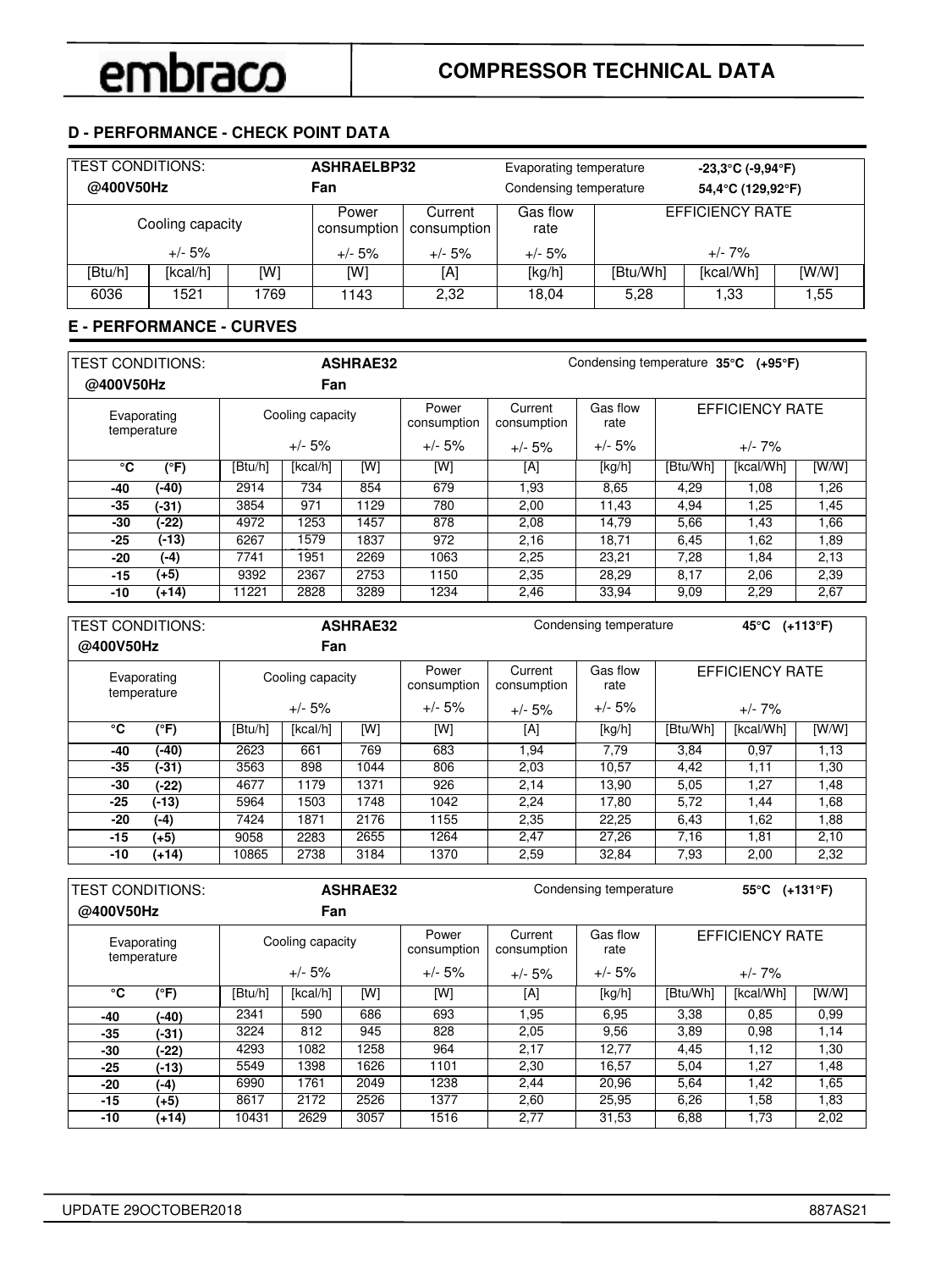### **D - PERFORMANCE - CHECK POINT DATA**

| <b>TEST CONDITIONS:</b><br>@440V60Hz |                  |      | <b>ASHRAELBP32</b><br>Fan |                        | Evaporating temperature<br>Condensing temperature |                      | $-23,3^{\circ}$ C (-9,94 $^{\circ}$ F)<br>54,4°C (129,92°F) |      |  |
|--------------------------------------|------------------|------|---------------------------|------------------------|---------------------------------------------------|----------------------|-------------------------------------------------------------|------|--|
|                                      | Cooling capacity |      | Power<br>consumption      | Current<br>consumption | Gas flow<br>rate                                  |                      | <b>EFFICIENCY RATE</b>                                      |      |  |
|                                      | $+/- 5%$         |      | $+/- 5%$                  | $+/- 5%$               | $+/- 5%$                                          | $+/- 7\%$            |                                                             |      |  |
| [Btu/h]                              | [kcal/h]         | [W]  | [W]                       | [A]                    | [kg/h]                                            | [Btu/Wh]             | [kcal/Wh]                                                   | [WM] |  |
| 6913                                 | 1742             | 2026 | 1329                      | 2.25                   | 20.65                                             | 1,31<br>1.52<br>5.20 |                                                             |      |  |

### **E - PERFORMANCE - CURVES**

| <b>TEST CONDITIONS:</b>    |         |                  |          | <b>ASHRAE32</b> |                      | Condensing temperature 35°C (+95°F) |                  |          |                        |       |
|----------------------------|---------|------------------|----------|-----------------|----------------------|-------------------------------------|------------------|----------|------------------------|-------|
| @440V60Hz                  |         |                  | Fan      |                 |                      |                                     |                  |          |                        |       |
| Evaporating<br>temperature |         | Cooling capacity |          |                 | Power<br>consumption | Current<br>consumption              | Gas flow<br>rate |          | <b>EFFICIENCY RATE</b> |       |
|                            |         |                  | $+/- 5%$ |                 | $+/- 5%$             | $+/- 5%$                            | $+/- 5%$         |          | $+/- 7\%$              |       |
| °C                         | (°F)    | [Btu/h]          | [kcal/h] | [W]             | [W]                  | [A]                                 | [kg/h]           | [Btu/Wh] | [kcal/Wh]              | [W/W] |
| -40                        | $(-40)$ | 3580             | 902      | 1049            | 736                  | 1,57                                | 10.46            | 4,86     | 1.23                   | 1,42  |
| $-35$                      | $(-31)$ | 4484             | 1130     | 1314            | 864                  | 1,70                                | 13.20            | 5,19     | 1,31                   | 1,52  |
| -30                        | (-22)   | 5669             | 1429     | 1662            | 998                  | 1,85                                | 16,82            | 5,68     | 1,43                   | 1,67  |
| $-25$                      | $(-13)$ | 7135             | 1798     | 2091            | 1136                 | 2,01                                | 21,30            | 6,28     | 1.58                   | 1,84  |
| -20                        | (-4)    | 8881             | 2238     | 2603            | 1281                 | 2,19                                | 26,66            | 6,94     | 1,75                   | 2,03  |
| $-15$                      | $(+5)$  | 10908            | 2749     | 3197            | 1430                 | 2,39                                | 32,88            | 7,63     | 1,92                   | 2,24  |
| -10                        | (+14)   | 13216            | 3331     | 3873            | 1585                 | 2,61                                | 39,98            | 8,34     | 2,10                   | 2,44  |

| <b>TEST CONDITIONS:</b><br>@440V60Hz |         |                  | Fan      | <b>ASHRAE32</b> |                      | Condensing temperature<br>45 $°C$ (+113 $°F$ ) |                  |                        |           |      |
|--------------------------------------|---------|------------------|----------|-----------------|----------------------|------------------------------------------------|------------------|------------------------|-----------|------|
| Evaporating<br>temperature           |         | Cooling capacity |          |                 | Power<br>consumption | Current<br>consumption                         | Gas flow<br>rate | <b>EFFICIENCY RATE</b> |           |      |
|                                      |         |                  | $+/- 5%$ |                 | $+/- 5\%$            | $+/- 5%$                                       | $+/- 5%$         |                        | $+/- 7%$  |      |
| °C                                   | (°F)    | [Btu/h]          | [kcal/h] | [W]             | [W]                  | [A]                                            | [kg/h]           | [Btu/Wh]               | [kcal/Wh] | [WM] |
| -40                                  | (-40)   | 3154             | 795      | 924             | 771                  | 1,61                                           | 9,35             | 4,09                   | 1,03      | 1,20 |
| -35                                  | $(-31)$ | 4116             | 1037     | 1206            | 909                  | 1,77                                           | 12.20            | 4,53                   | 1,14      | 1,33 |
| -30                                  | $(-22)$ | 5332             | 1344     | 1563            | 1056                 | 1.94                                           | 15.85            | 5,05                   | 1.27      | 1,48 |
| -25                                  | $(-13)$ | 6802             | 1714     | 1993            | 1212                 | 2,13                                           | 20,31            | 5,61                   | 1,41      | 1,64 |
| -20                                  | $(-4)$  | 8525             | 2148     | 2498            | 1377                 | 2,33                                           | 25,58            | 6,19                   | 1.56      | 1,81 |
| -15                                  | (+5)    | 10502            | 2647     | 3078            | 1551                 | 2,56                                           | 31.65            | 6,77                   | 1.71      | 1,98 |
| -10                                  | $(+14)$ | 12732            | 3209     | 3732            | 1735                 | 2,80                                           | 38,52            | 7,34                   | 1,85      | 2,15 |
|                                      |         |                  |          |                 |                      |                                                |                  |                        |           |      |

| <b>TEST CONDITIONS:</b>    |         | <b>ASHRAE32</b> |                  |      |                      |                        | Condensing temperature |                        | 55 $°C$ (+131 $°F$ ) |      |  |  |
|----------------------------|---------|-----------------|------------------|------|----------------------|------------------------|------------------------|------------------------|----------------------|------|--|--|
| @440V60Hz                  |         |                 | <b>Fan</b>       |      |                      |                        |                        |                        |                      |      |  |  |
| Evaporating<br>temperature |         |                 | Cooling capacity |      | Power<br>consumption | Current<br>consumption | Gas flow<br>rate       | <b>EFFICIENCY RATE</b> |                      |      |  |  |
|                            |         |                 | $+/- 5%$         |      | $+/- 5%$             | $+/- 5%$               | $+/- 5%$               |                        | +/- 7%               |      |  |  |
| ℃                          | (°F)    | [Btu/h]         | [kcal/h]         | [W]  | [W]                  | [A]                    | [kg/h]                 | [Btu/Wh]               | [kcal/Wh]            | [WM] |  |  |
| -40                        | (-40)   | 2872            | 724              | 842  | 782                  | 1.61                   | 8,51                   | 3,67                   | 0.93                 | 1,08 |  |  |
| -35                        | (-31)   | 3807            | 959              | 1116 | 935                  | 1.79                   | 11,27                  | 4,07                   | 1,03                 | 1,19 |  |  |
| -30                        | (-22)   | 4978            | 1255             | 1459 | 1098                 | 1.99                   | 14.78                  | 4,53                   | 1,14                 | 1,33 |  |  |
| -25                        | (-13)   | 6385            | 1609             | 1871 | 1273                 | 2,21                   | 19,05                  | 5,02                   | 1,26                 | 1,47 |  |  |
| -20                        | (-4)    | 8028            | 2023             | 2353 | 1458                 | 2.44                   | 24.07                  | 5,51                   | 1.39                 | 1,61 |  |  |
| -15                        | (+5)    | 9907            | 2496             | 2903 | 1655                 | 2,69                   | 29,84                  | 5,99                   | 1,51                 | 1,75 |  |  |
| -10                        | $(+14)$ | 12021           | 3029             | 3523 | 1862                 | 2,97                   | 36,36                  | 6,46                   | 1,63                 | 1,89 |  |  |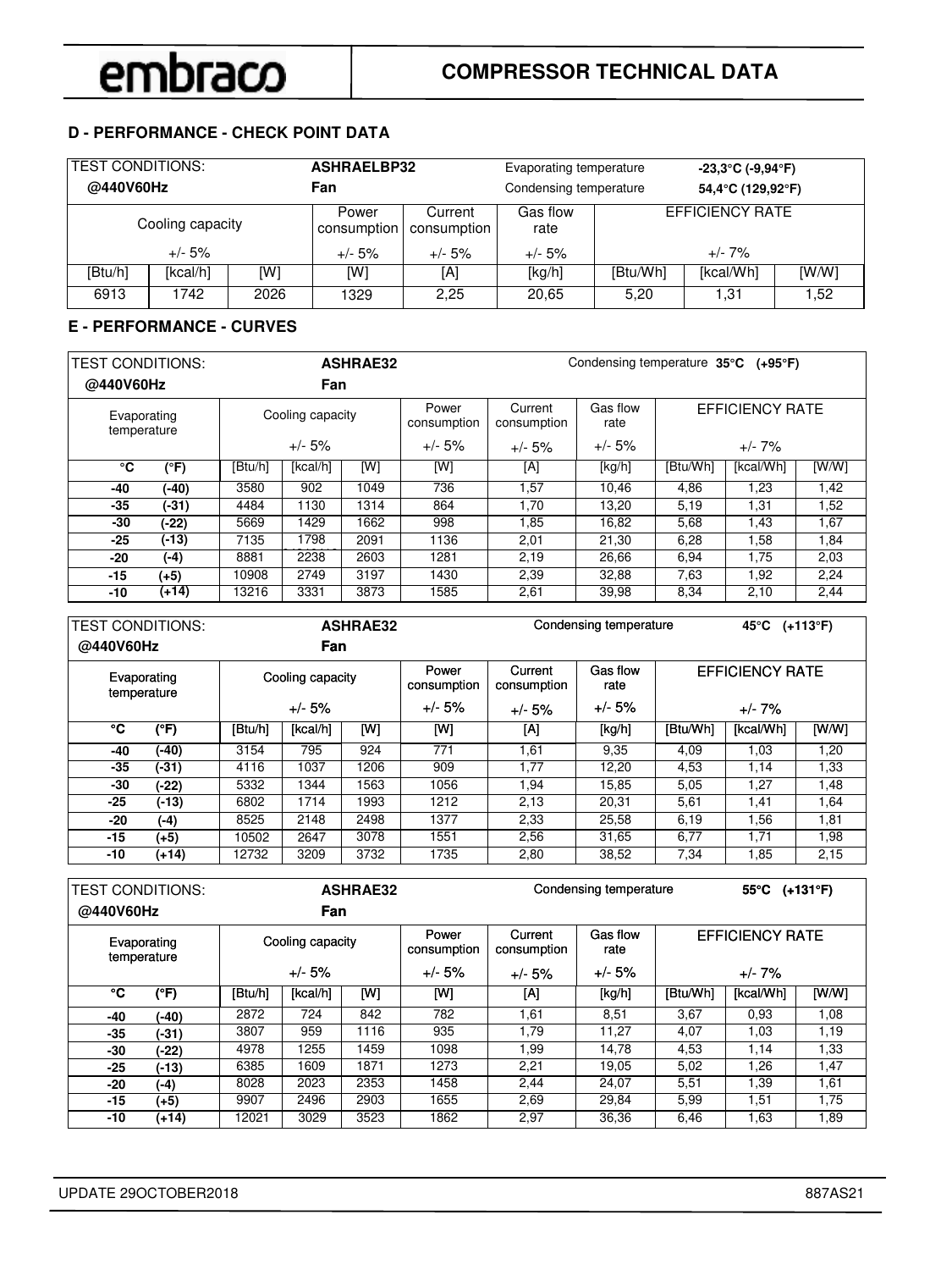## **D - PERFORMANCE - CHECK POINT DATA**

|         | <b>TEST CONDITIONS:</b><br><b>EN12900LBP</b><br>Evaporating temperature<br>@400V50Hz<br>Fan<br>Condensing temperature |     |                      |                        |                  | $-35^{\circ}$ C (-31 $^{\circ}$ F)<br>40°C (104°F) |                        |      |  |
|---------|-----------------------------------------------------------------------------------------------------------------------|-----|----------------------|------------------------|------------------|----------------------------------------------------|------------------------|------|--|
|         | Cooling capacity                                                                                                      |     | Power<br>consumption | Current<br>consumption | Gas flow<br>rate |                                                    | <b>EFFICIENCY RATE</b> |      |  |
|         | $+/- 5%$                                                                                                              |     | $+/- 5%$             | $+/- 5%$               | $+/- 5%$         | $+/- 7\%$                                          |                        |      |  |
| [Btu/h] | [kcal/h]                                                                                                              | [W] | [W]                  | [A]                    | [kg/h]           | [Btu/Wh]                                           | [kcal/Wh]              | [WM] |  |
| 3368    | 849                                                                                                                   | 987 | 804                  | 2,01                   | 11.29            | 1,23<br>4,19<br>1,06                               |                        |      |  |

## **E - PERFORMANCE - CURVES**

| <b>TEST CONDITIONS:</b>    |         |                  |          | EN12900 | Condensing temperature 35°C (+95°F) |                        |                  |          |                 |       |  |
|----------------------------|---------|------------------|----------|---------|-------------------------------------|------------------------|------------------|----------|-----------------|-------|--|
| @400V50Hz                  |         |                  | Fan      |         |                                     |                        |                  |          |                 |       |  |
| Evaporating<br>temperature |         | Cooling capacity |          |         | Power<br>consumption                | Current<br>consumption | Gas flow<br>rate |          | EFFICIENCY RATE |       |  |
|                            |         |                  | $+/- 5%$ |         | $+/- 5%$                            | $+/- 5%$               | $+/- 5%$         |          | $+/- 7\%$       |       |  |
| °C                         | (°F)    | [Btu/h]          | [kcal/h] | [W]     | [W]                                 | [A]                    | [kg/h]           | [Btu/Wh] | [kcal/Wh]       | [W/W] |  |
| -40                        | $(-40)$ | 2788             | 702      | 817     | 696                                 | 1.95                   | 8,92             | 4,00     | 1,01            | 1,17  |  |
| -35                        | $(-31)$ | 3669             | 925      | 1075    | 799                                 | 2,03                   | 11.74            | 4,59     | 1,16            | 1,35  |  |
| -30                        | $(-22)$ | 4722             | 1190     | 1384    | 898                                 | 2,12                   | 15,18            | 5,26     | 1,32            | 1.54  |  |
| -25                        | $(-13)$ | 5949             | 1499     | 1744    | 995                                 | 2,21                   | 19,22            | 5,98     | 1,51            | 1,75  |  |
| -20                        | (-4)    | 7349             | 1852     | 2154    | 1088                                | 2,30                   | 23,87            | 6,76     | 1,70            | 1,98  |  |
| $-15$                      | $(+5)$  | 8921             | 2248     | 2615    | 1178                                | 2,40                   | 29,13            | 7,57     | 1,91            | 2,22  |  |
| -10                        | (+14)   | 10667            | 2688     | 3126    | 1265                                | 2,50                   | 35,00            | 8,43     | 2,13            | 2,47  |  |

| <b>TEST CONDITIONS:</b>    |         |                  | EN12900  |      | Condensing temperature |                        | 45°C             | $(+113^{\circ}F)$      |           |       |
|----------------------------|---------|------------------|----------|------|------------------------|------------------------|------------------|------------------------|-----------|-------|
| @400V50Hz                  |         |                  | Fan      |      |                        |                        |                  |                        |           |       |
| Evaporating<br>temperature |         | Cooling capacity |          |      | Power<br>consumption   | Current<br>consumption | Gas flow<br>rate | <b>EFFICIENCY RATE</b> |           |       |
|                            |         | +/- 5%           |          |      | $+/- 5%$               | $+/- 5%$               | $+/- 5%$         | $+/- 7\%$              |           |       |
| ۰c                         | (°F)    | [Btu/h]          | [kcal/h] | [W]  | [W]                    | ΙAΙ                    | [kg/h]           | [Btu/Wh]               | [kcal/Wh] | [W/W] |
| -40                        | (-40)   | 2317             | 584      | 679  | 700                    | 1,95                   | 8,13             | 3,31                   | 0.83      | 0.97  |
| -35                        | $(-31)$ | 3131             | 789      | 918  | 825                    | 2,05                   | 10.95            | 3,79                   | 0.96      | 1,11  |
| -30                        | $(-22)$ | 4083             | 1029     | 1197 | 947                    | 2,16                   | 14,33            | 4,31                   | 1,09      | 1,26  |
| $-25$                      | $(-13)$ | 5173             | 1304     | 1516 | 1063                   | 2,27                   | 18.26            | 4,87                   | 1.23      | 1,43  |
| -20                        | (-4)    | 6401             | 1613     | 1876 | 1174                   | 2,39                   | 22.74            | 5,45                   | 1,37      | 1,60  |
| $-15$                      | $(+5)$  | 7766             | 1957     | 2276 | 1281                   | 2,50                   | 27,77            | 6,06                   | 53. ا     | 1,78  |
| $-10$                      | $(+14)$ | 9269             | 2336     | 2717 | 1383                   | 2,62                   | 33.34            | 6,70                   | 1,69      | 1,96  |

|       | <b>TEST CONDITIONS:</b><br>@400V50Hz |         | Fan                          | EN12900 |      | Condensing temperature<br>55°C |                  |                        |           | $(+131^{\circ}F)$ |
|-------|--------------------------------------|---------|------------------------------|---------|------|--------------------------------|------------------|------------------------|-----------|-------------------|
|       | Evaporating<br>temperature           |         | Cooling capacity<br>$+/- 5%$ |         |      | Current<br>consumption         | Gas flow<br>rate | <b>EFFICIENCY RATE</b> |           |                   |
|       |                                      |         |                              |         |      | $+/- 5%$                       | $+/- 5%$         |                        | $+/- 7%$  |                   |
| ℃     | (°F)                                 | [Btu/h] | [kcal/h]                     | [W]     | [W]  | ΙAΙ                            | [kg/h]           | [Btu/Wh]               | [kcal/Wh] | [W/W]             |
| -40   | (-40)                                | 1880    | 474                          | 551     | 711  | 1.94                           | 7,30             | 2,64                   | 0.67      | 0,77              |
| $-35$ | (-31)                                | 2526    | 637                          | 740     | 847  | 2,07                           | 9,81             | 2,98                   | 0.75      | 0,87              |
| -30   | (-22)                                | 3323    | 837                          | 974     | 982  | 2,20                           | 12,97            | 3,38                   | 0.85      | 0,99              |
| $-25$ | $(-13)$                              | 4270    | 1076                         | 1252    | 1118 | 2,33                           | 16.79            | 3,82                   | 0.96      | 1,12              |
| -20   | (-4)                                 | 5368    | 1353                         | 1573    | 1253 | 2,47                           | 21.27            | 4,28                   | 1.08      | 1,26              |
| $-15$ | (+5)                                 | 6617    | 1668                         | 1939    | 1388 | 2,62                           | 26.40            | 4,77                   | 1.20      | 1,40              |
| $-10$ | (+14)                                | 8016    | 2020                         | 2349    | 1524 | 2,78                           | 32,19            | 5,26                   | 1.33      | 1,54              |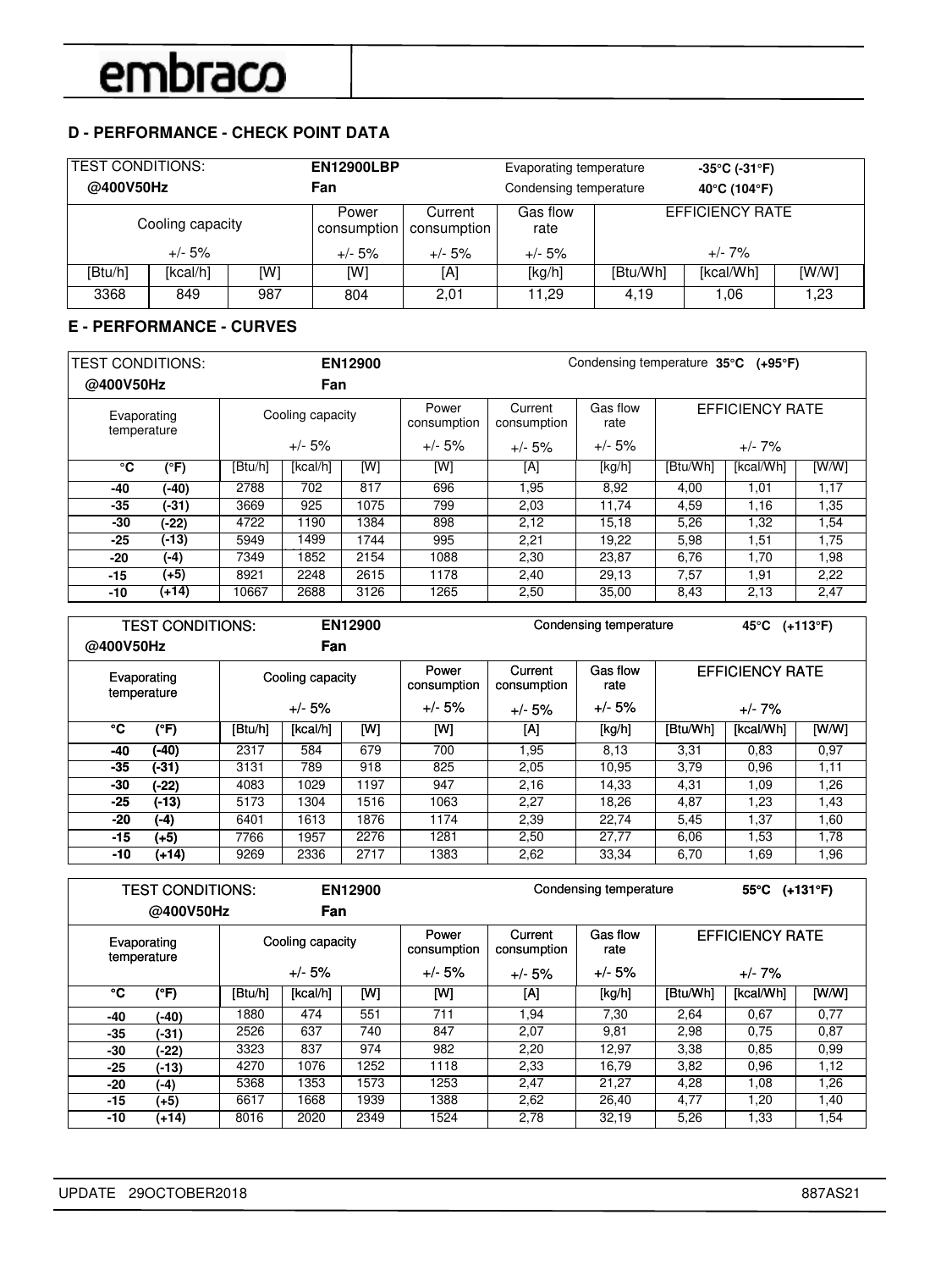## **D - PERFORMANCE - CHECK POINT DATA**

| <b>TEST CONDITIONS:</b><br>@440V60Hz |                  |      | <b>EN12900LBP</b><br>Fan |                        | Evaporating temperature<br>Condensing temperature |                        | $-35^{\circ}$ C (-31 $^{\circ}$ F)<br>40°C (104°F) |      |
|--------------------------------------|------------------|------|--------------------------|------------------------|---------------------------------------------------|------------------------|----------------------------------------------------|------|
|                                      | Cooling capacity |      | Power<br>consumption     | Current<br>consumption | Gas flow<br>rate                                  | <b>EFFICIENCY RATE</b> |                                                    |      |
| $+/- 5%$                             |                  |      | $+/- 5%$                 | $+/- 5%$               | $+/- 5%$                                          | $+/- 7\%$              |                                                    |      |
| [Btu/h]                              | [kcal/h]         | [W]  | [W]                      | [A]                    | [kg/h]                                            | [Btu/Wh]               | [kcal/Wh]                                          | [WM] |
| 3955                                 | 997              | 1159 | 908                      | 1.75                   | 13.23                                             | 4.36                   | 1.10                                               | 1.28 |

### **E - PERFORMANCE - CURVES**

| <b>TEST CONDITIONS:</b>    |         |                  |          | EN12900  |                      | Condensing temperature 35°C (+95°F) |                  |                 |           |       |
|----------------------------|---------|------------------|----------|----------|----------------------|-------------------------------------|------------------|-----------------|-----------|-------|
| @440V60Hz                  |         |                  | Fan      |          |                      |                                     |                  |                 |           |       |
| Evaporating<br>temperature |         | Cooling capacity |          |          | Power<br>consumption | Current<br>consumption              | Gas flow<br>rate | EFFICIENCY RATE |           |       |
|                            |         | $+/- 5%$         |          | $+/- 5%$ | $+/- 5%$             | $+/- 5%$                            | $+/- 7\%$        |                 |           |       |
| °C                         | (°F)    | [Btu/h]          | [kcal/h] | [W]      | [W]                  | [A]                                 | [kg/h]           | [Btu/Wh]        | [kcal/Wh] | [W/W] |
| -40                        | $(-40)$ | 3287             | 828      | 963      | 780                  | 1,64                                | 10,49            | 4,22            | 1,06      | 1,24  |
| -35                        | $(-31)$ | 4194             | 1057     | 1229     | 896                  | 1,75                                | 13,41            | 4,68            | 1,18      | 1,37  |
| -30                        | $(-22)$ | 5352             | 1349     | 1569     | 1023                 | 1,89                                | 17.20            | 5,23            | 1,32      | 1,53  |
| -25                        | $(-13)$ | 6763             | 1704     | 1982     | 1161                 | 2,05                                | 21,84            | 5,82            | 1,47      | 1,71  |
| -20                        | (-4)    | 8427             | 2124     | 2470     | 1311                 | 2,23                                | 27.34            | 6,43            | 1,62      | 1,88  |
| $-15$                      | $(+5)$  | 10342            | 2606     | 3031     | 1472                 | 2,44                                | 33,71            | 7,02            | 1,77      | 2,06  |
| -10                        | (+14)   | 12509            | 3152     | 3666     | 1645                 | 2,67                                | 40,93            | 7,61            | 1,92      | 2,23  |

| <b>TEST CONDITIONS:</b>    |           | EN12900          |          |      |                      | Condensing temperature |                  | 45°C                   | $(+113^{\circ}F)$ |       |
|----------------------------|-----------|------------------|----------|------|----------------------|------------------------|------------------|------------------------|-------------------|-------|
|                            | @440V60Hz |                  | Fan      |      |                      |                        |                  |                        |                   |       |
| Evaporating<br>temperature |           | Cooling capacity |          |      | Power<br>consumption | Current<br>consumption | Gas flow<br>rate | <b>EFFICIENCY RATE</b> |                   |       |
|                            |           | $+/- 5%$         |          |      | $+/- 5%$             | $+/- 5%$               | $+/- 5%$         | $+/- 7%$               |                   |       |
| ۰c                         | (°F)      | [Btu/h]          | [kcal/h] | [W]  | [W]                  | [A]                    | [kg/h]           | [Btu/Wh]               | [kcal/Wh]         | [W/W] |
| -40                        | (-40)     | 2776             | 700      | 814  | 798                  | 1,62                   | 9,74             | 3,48                   | 0.88              | 1,02  |
| $-35$                      | $(-31)$   | 3587             | 904      | 1051 | 933                  | 1.79                   | 12.56            | 3,84                   | 0.97              | 1,13  |
| -30                        | $(-22)$   | 4622             | 1165     | 1355 | 1078                 | 97. ا                  | 16.24            | 4,29                   | 1,08              | 1,26  |
| $-25$                      | $(-13)$   | 5880             | 1482     | 1723 | 1232                 | 2,16                   | 20.76            | 4,77                   | 1.20              | 1,40  |
| -20                        | (-4)      | 7362             | 1855     | 2158 | 1396                 | 2,36                   | 26,13            | 5,27                   | 1.33              | 1,55  |
| -15                        | $(+5)$    | 9067             | 2285     | 2657 | 1570                 | 2,58                   | 32,36            | 5,78                   | 1,46              | 1,69  |
| $-10$                      | $(+14)$   | 10996            | 2771     | 3223 | 1753                 | 2,82                   | 39.44            | 6,27                   | 1.58              | 1,84  |

|       | <b>TEST CONDITIONS:</b>    |         | EN12900          |      |      |                        | Condensing temperature |          | 55 $°C$ (+131 $°F$ )   |       |  |
|-------|----------------------------|---------|------------------|------|------|------------------------|------------------------|----------|------------------------|-------|--|
|       | @440V60Hz                  |         | Fan              |      |      |                        |                        |          |                        |       |  |
|       | Evaporating<br>temperature |         | Cooling capacity |      |      | Current<br>consumption | Gas flow<br>rate       |          | <b>EFFICIENCY RATE</b> |       |  |
|       |                            |         | $+/- 5%$         |      |      | $+/- 5%$               | $+/- 5%$               | $+/- 7%$ |                        |       |  |
| ℃     | (°F)                       | [Btu/h] | [kcal/h]         | [W]  | [W]  | [A]                    | [kg/h]                 | [Btu/Wh] | [kcal/Wh]              | [W/W] |  |
| -40   | $(-40)$                    | 2254    | 568              | 661  | 807  | 1.63                   | 8,77                   | 2,79     | 0.70                   | 0,82  |  |
| -35   | $(-31)$                    | 2978    | 750              | 873  | 957  | 1.80                   | 11.58                  | 3,11     | 0.78                   | 0.91  |  |
| -30   | (-22)                      | 3877    | 977              | 1136 | 1119 | 1.99                   | 15,16                  | 3,47     | 0.87                   | 1,02  |  |
| $-25$ | $(-13)$                    | 4953    | 1248             | 1452 | 1293 | 2,22                   | 19.49                  | 3.83     | 0.97                   | 1,12  |  |
| -20   | (-4)                       | 6205    | 1564             | 1819 | 1479 | 2,47                   | 24.59                  | 4,20     | 1,06                   | 1,23  |  |
| -15   | (+5)                       | 7634    | 1924             | 2237 | 1677 | 2,75                   | 30,45                  | 4,55     | 1,15                   | 1,33  |  |
| -10   | $(+14)$                    | 9239    | 2328             | 2708 | 1887 | 3.06                   | 37,07                  | 4,89     | 23. ا                  | 1.43  |  |

٦